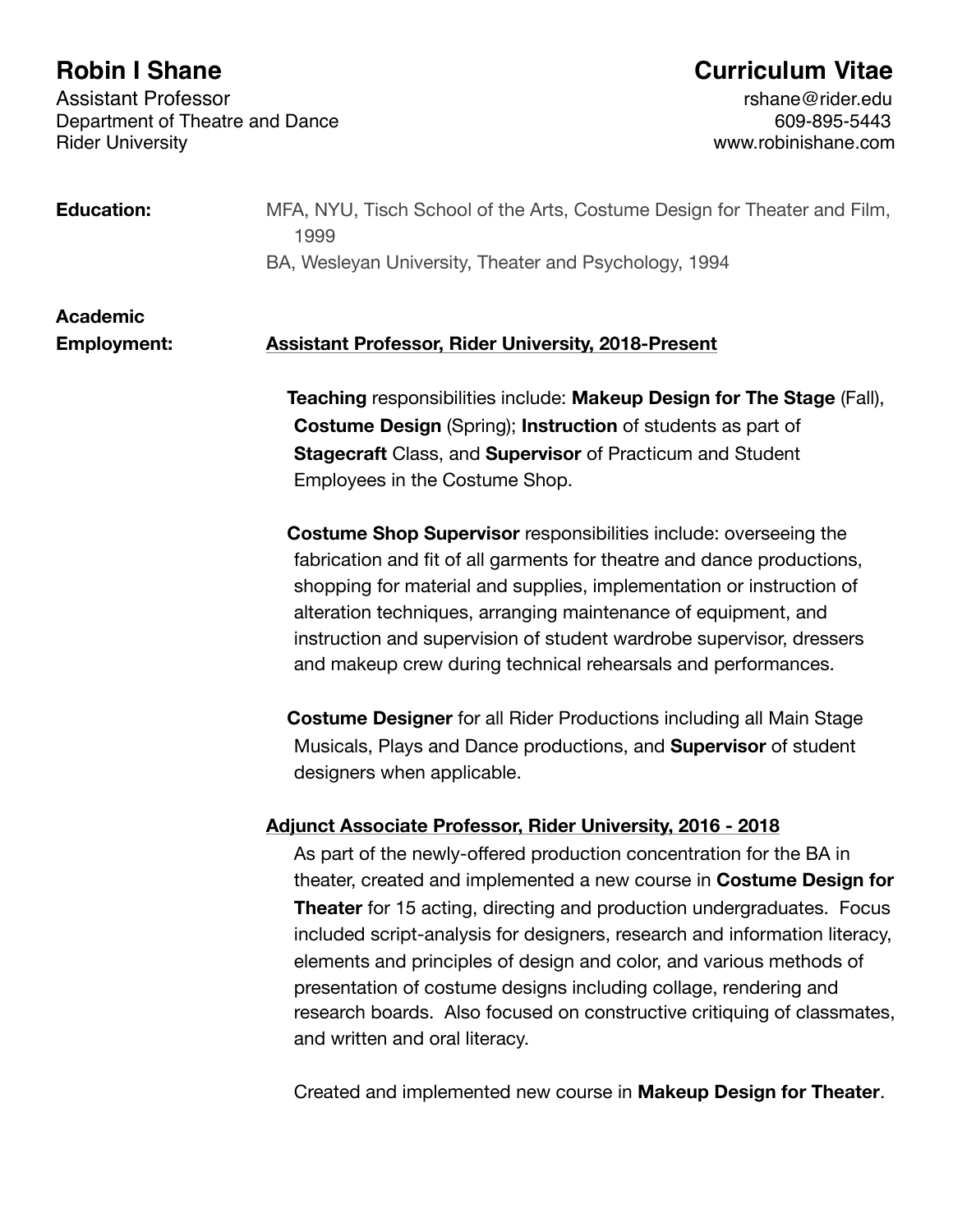## **Robin I Shane Curriculum Vitae**

Focus included research, makeup techniques and execution, rendering and execution of a fully-realized design, and collection of images for a research "morgue" and online portfolio. Initial offering of class was over-enrolled at 19 students, and is offered each Fall as a requirement for all production and acting majors.

## **Professional Adjunct Faculty, Temple University, School of Theater, Film and Media Arts, 2017- 2018**

 Designed new curriculum for newly offered graduate-level class in **History of Fashion**. Goals for students included a general knowledge of trends and identifying elements of clothing from prehistory through the 2010s; digital literacy with a focus on resources and databases for first-hand research; a basic understanding about fashion as it relates to the social and historical context of the period; development of a discerning eye when it comes to appropriate research and ability to tell differences between socio-economic class, country of origin and gender-typical clothing of each period.

 Modified existing curriculum for **Introduction to Design** course, offered to undergraduate theater majors. Instruction included Elements and Principles of Design, script analysis for designers and development of visual and verbal communication of design ideas. Assignments included emotional response and visual metaphor boards; scale model building and basic drafting as well as use of SketchUp for Scenic Design; research, character development and basic rendering techniques for Costume Design; visual reference and basic lighting techniques for lighting; and an introduction to sound design.

### **Adjunct Lecturer, Arcadia University, 2013 - 2016**

 Created curriculum for **Costume Design for Theater**, taught between 5 and 10 acting and design majors each the class was offered. Focus included research and data literacy, elements and principles of design and color, and various methods of presentation of design including collages and rendering.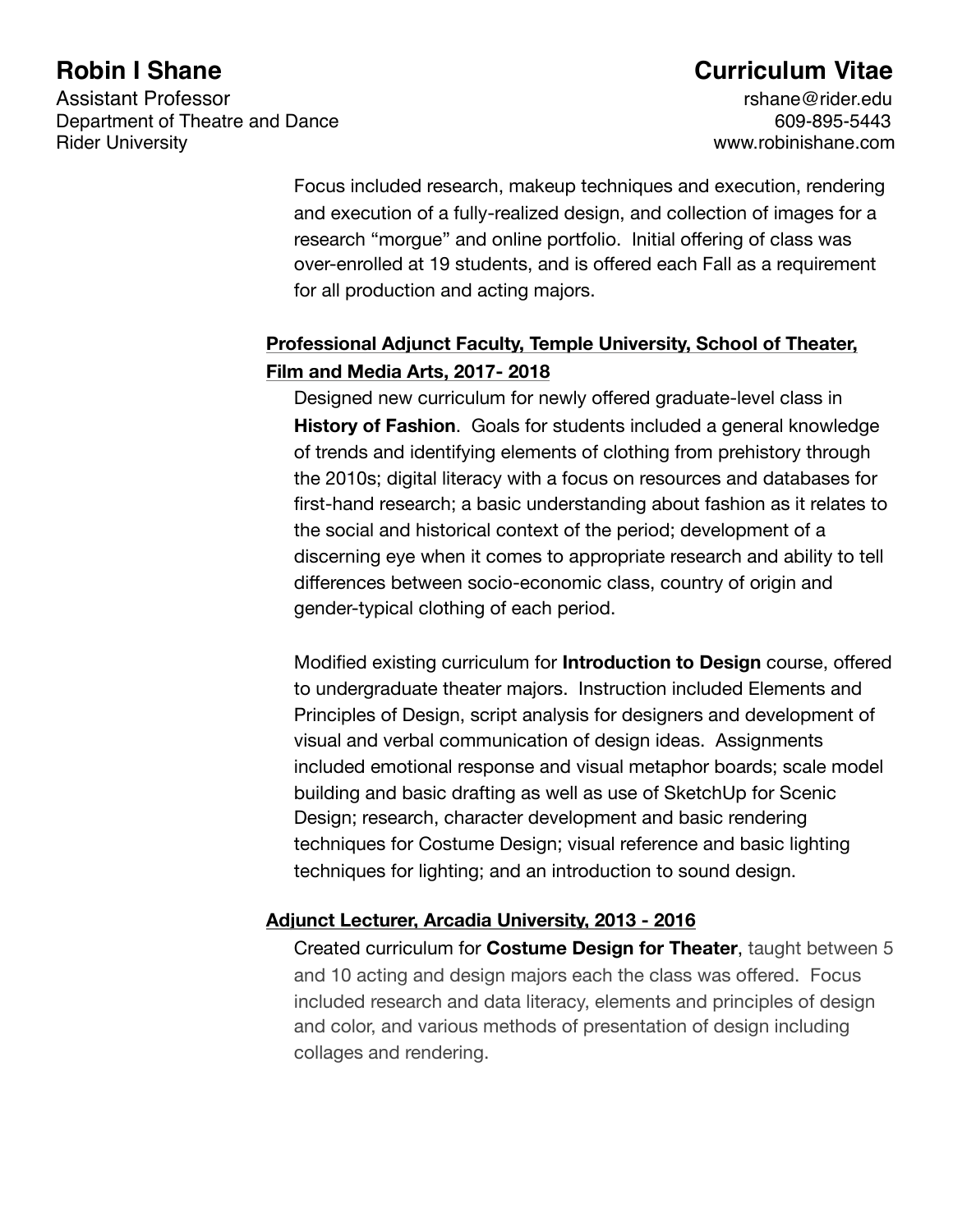# **Robin I Shane Curriculum Vitae**

## **Guest Lecturer, Temple University, Design/Tech Summer Intensive, 2016**

 Presented a three-hour "tasting" of the field of Costume Design, including a description of the design process, a hands-on design activity, and a brief introduction to hand-sewing and repair for a group of high school students enrolled in a week-long technical theater course.

### **Guest Lecturer/Master Class in Design, Wesleyan University, 1995**

 Asked to return to my alma-mater and attend my mentor's costume design class, talk about working as a costume designer, and to critique a design project for 10 undergraduates.

## **Summer Camp Counselor, Technical Theater, Lakewood Theater, Skowhegan, ME 1994, 1995**

 Supervised and taught up to 20 children ranging in age from 7-18 in two three-week long summer camp sessions. Designed costumes and props for end-of-session production, and supervised campers in the construction and execution of costumes, sets and props for the production.

**Value to** 

### **Rider University: September 2018- Present**

**Participation** in Open Houses, Interview Days and Admitted Student Days.

### **Guest lectures:**

- General Makeup techniques and Specialty Makeup for the cast of The Magic Flute, directed by James Mitchell, at the Westminster Choir College, October 2018.
- Costume Design and Tour Requirements, Todd Dellinger's Touring and Production Class, October 2018.
- The Designer/Director Relationship and Costume Design, Trent Blanton's Theatre Appreciation Class, January 2019.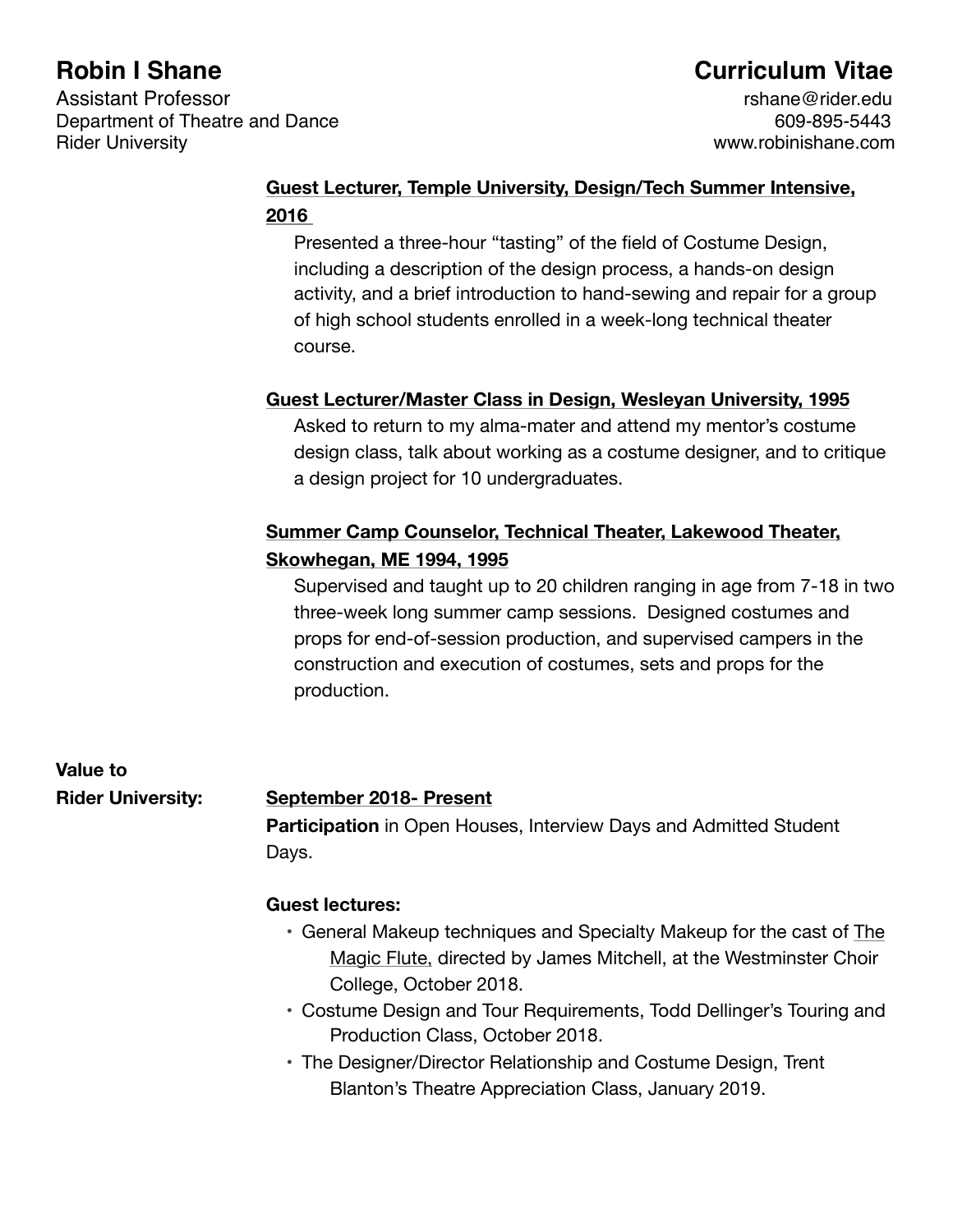Assistant Professor<br>Department of Theatre and Dance<br>609-895-5443 609-895-5443 Department of Theatre and Dance<br>Rider University

# **Robin I Shane Curriculum Vitae**

www.robinishane.com

|                     | Led Workshop on "No Fear Rendering" and acted as Adjudicator of<br>Individual Entries in Costume Design and Costume Construction at NJ<br><b>Thespian Festival 2019.</b>                                                                                                                                                                                                                                                                                    |
|---------------------|-------------------------------------------------------------------------------------------------------------------------------------------------------------------------------------------------------------------------------------------------------------------------------------------------------------------------------------------------------------------------------------------------------------------------------------------------------------|
|                     | Initiated the update of the Theatre and Dance Department Handbook, and<br><b>Created and Managed Survey for Student Play Selection for</b><br>2019-2020 season.                                                                                                                                                                                                                                                                                             |
|                     | <b>Recruitment activities include attending NJ Thespian Festival 2019, and</b><br>USITT in Louisville, KY in March 2019.                                                                                                                                                                                                                                                                                                                                    |
|                     | Serving on Search Committee for Scenic Design position.                                                                                                                                                                                                                                                                                                                                                                                                     |
| <b>Professional</b> |                                                                                                                                                                                                                                                                                                                                                                                                                                                             |
| Development:        | <b>Attendance at Teaching and Learning Center Forums:</b><br>• New Faculty Orientation 8/27/18 - 8/28/18<br>• TLC Forum 8/29/18: "Inclusive Teaching in Higher Education<br>. New Faculty Workshop 10/12/18: "Formative Assessment and Mid-<br>Course Feedback"<br>• New Faculty Workshop 12/7/18: Mentoring Luncheon<br>• TLC Forum, "Teaching for Inclusive Excellence": 1/8/19-1/9/19                                                                    |
|                     | University Experience: Resident Costume Designer, Rider University, 2013-2018<br>Design and execute costumes for up to 6 full-scale productions and<br>various dance concerts throughout the academic year. Supervise<br>student workers in the costume shop, and mentor students in the newly<br>launched Production Concentration. Supervise and teach student<br>workers and technical crew in makeup application, wardrobe<br>supervision and dressing. |
|                     | <b>Resident Designer, Manhattanville College, 2001-2004</b><br>Design and execute costumes for two main-stage productions a year.<br>Supervise and teach student workers and technical crew in stitching,<br>wardrobe supervision and dressing.                                                                                                                                                                                                             |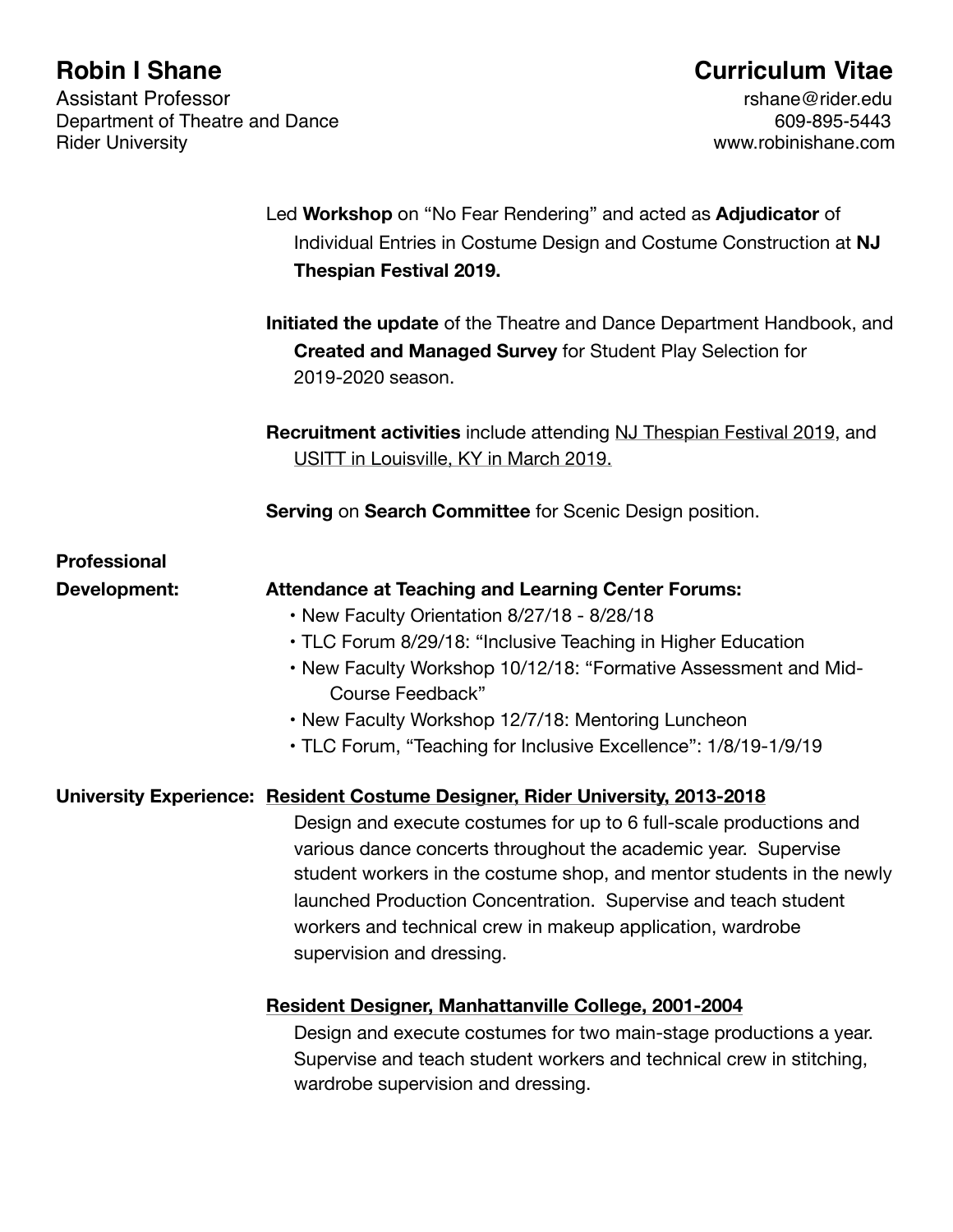Assistant Professor<br>Department of Theatre and Dance<br>609-895-5443 609-895-5443 Department of Theatre and Dance<br>Rider University

# **Robin I Shane Curriculum Vitae**

www.robinishane.com

| <b>Theater Experience:</b> | Costume Designer for over 25 years at many theaters including:<br>New Victory Theater, Yale Rep, Berkeley Rep, Shakespeare Theater of NJ,<br>PAC, Passage Theater (Resident Designer), EgoPo (Resident Designer),<br>Montgomery Theater, Jean Cocteau Rep (Resident Designer), Soho Rep,<br>among others.                                                                                                                                                                                                                                                                                                                                                                                                                                                                                                                                                                                                                                                                                                                                                                                                                                                                                                                                                                                                                                                                                                                                                                                                                                                                                                                                                                                                                                                                                    |
|----------------------------|----------------------------------------------------------------------------------------------------------------------------------------------------------------------------------------------------------------------------------------------------------------------------------------------------------------------------------------------------------------------------------------------------------------------------------------------------------------------------------------------------------------------------------------------------------------------------------------------------------------------------------------------------------------------------------------------------------------------------------------------------------------------------------------------------------------------------------------------------------------------------------------------------------------------------------------------------------------------------------------------------------------------------------------------------------------------------------------------------------------------------------------------------------------------------------------------------------------------------------------------------------------------------------------------------------------------------------------------------------------------------------------------------------------------------------------------------------------------------------------------------------------------------------------------------------------------------------------------------------------------------------------------------------------------------------------------------------------------------------------------------------------------------------------------|
| <b>Affiliations:</b>       | Association of Theater In Higher Education (ATHE)<br><b>United Scenic Artists Local 829</b>                                                                                                                                                                                                                                                                                                                                                                                                                                                                                                                                                                                                                                                                                                                                                                                                                                                                                                                                                                                                                                                                                                                                                                                                                                                                                                                                                                                                                                                                                                                                                                                                                                                                                                  |
| <b>University Design:</b>  | Rider University / WCC (Resident Designer 2013-Present)<br>Assassins by Stephen Sondheim, directed by Miriam Mills, 2019<br>These Seven Sicknesses by Sophocles, directed by Trent Blanton, 2018<br>Oklahoma! by Rogers and Hammerstein, directed by Nathan Brewer, 2018<br>Heathers by O'Keefe and Murphy, directed by Rebecca Simon, 2018<br>A Flea in Her Ear by George Feydeau, directed by Carter Gill, 2018<br>Rider Dance, produced by Dr. Kim Vaccaro, 2018<br>Disgraced by Ayad Akhtar, directed by Miriam Mills, 2017<br>Good Person of Setzuan by Bertolt Brecht, adaptation by Tony Kushner,<br>directed by Louis Goldberg, 2017<br>Bonnie and Clyde by Frank Wildhorn, Don Black and Ivan Menchell<br>directed by Robin Lewis, 2017<br>Once on This Island by Stephen Flaherty and Lynn Ahrens,<br>directed by Trent Blanton, 2017<br>Rider Dance, produced by Dr. Kim Vaccaro, 2017<br>Inherit the Wind by Jerome Lawrence and Robert Edwin Lee,<br>directed by Miriam Mills, 2017<br>Suor Angelica by Giacomo Puccini, directed by Irina Gachechiladze, 2016<br>L'Enfant et Les Sortilèges by Ravel, directed by Irina Gachechiladze, 2016<br>White Christmas by Irving Berlin, directed by Robin Lewis, 2016<br>She Kills Monsters by Qui Nguyen, directed by Trent Blanton, 2016<br>Spring Awakening, by Sater and Sheik, directed by Miriam Mills, 2016<br><b>Falstaff by Giuseppe Verdi, directed by Trent Blanton, 2016</b><br>Rider Dance, produced by Dr. Kim Vaccaro, 2016<br>A Little Night Music by Stephen Sondheim,<br>directed by Nathan Horwitz, 2016<br>Catch Me if You Can by Terrence McNally, directed by Robin Lewis, 2015<br>Ubu Roi by Alfred Jarry, directed by Carter Gill, 2015<br>The Penelopiad by Margaret Atwood, directed by Trent Blanton, 2015 |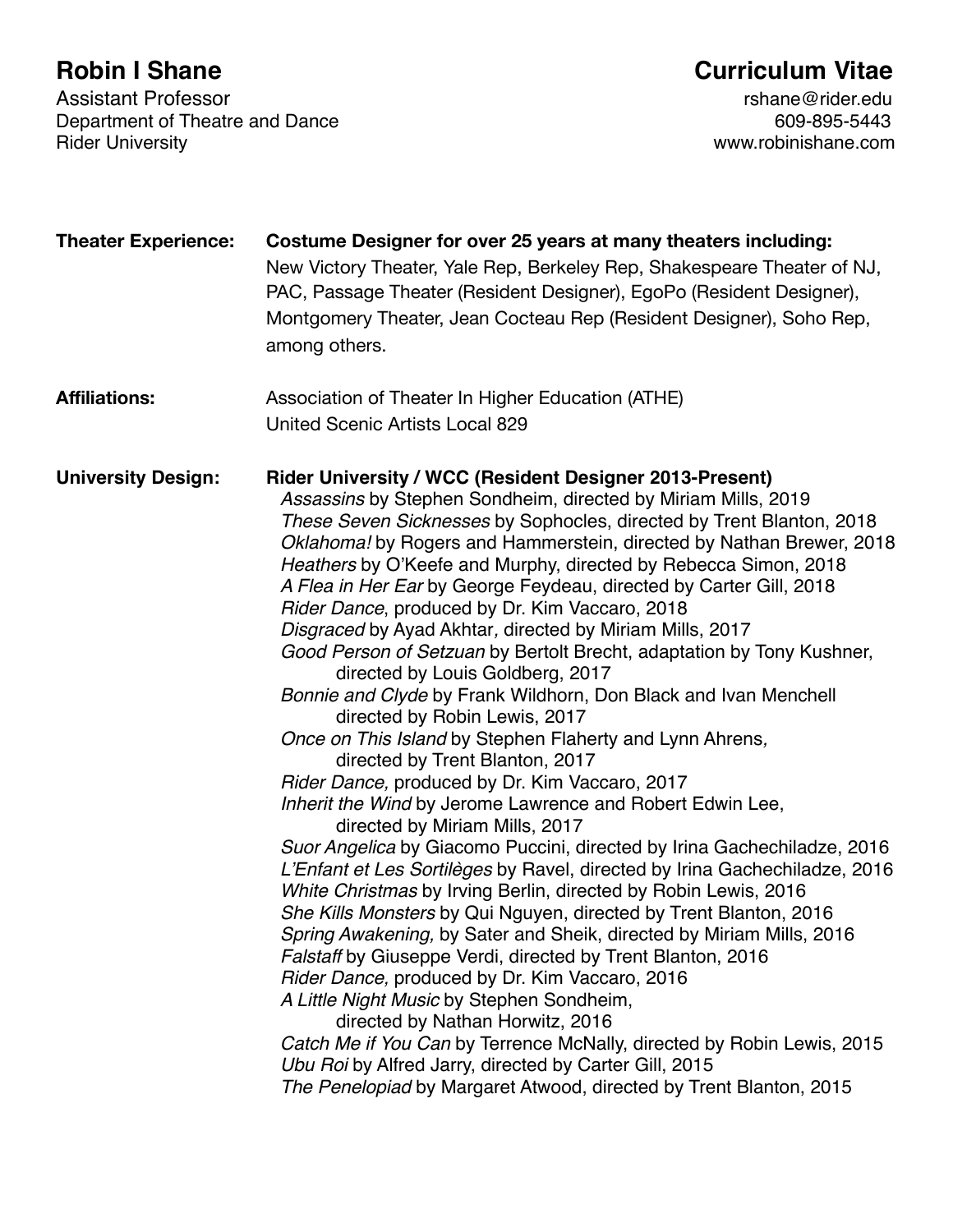## **Robin I Shane Curriculum Vitae**

*All Shook Up* by Elvis Presley and Joe DiPietro, directed by Robin Lewis, 2015

*Praying Mantis* by Alejandro Sieving, directed by Trent Blanton, 2015 *Machinal* by Sophie Treadwell directed by Miriam Mills, 2015 *ZM* by Greg Kotis and Mark Hollmann, directed by Sean Daniels, 2014 *A Doctor In Spite of Himself* by Moliére directed by Carter Gill, 2014 *Lucky Stiff* by Flaherty and Ahrens, directed by Nathan Hurwitz, 2014 *Merrily We Roll Along* by Stephen Sondheim, directed by Nathan Hurwitz, 2014

*Reasons to Be Pretty* by Neil LaBute, directed by Miriam Mills, 2014 *Our Town* by Thornton Wilder, directed by Trent Blanton, 2013 *Metamorphoses* by Mary Zimmerman, directed by Trent Blanton, 2013 *The Full Monty* by Simon Beaufoy, directed by Robin Lewis, 2013 *Seven Brides for Seven Brothers* by Lawrence Kasha et Al, directed by Robin Lewis, 2013

*The Crucible*, by Arthur Miller, directed by Trent Blanton, 2012

#### **Arcadia University**

*Picnic* by William Inge, directed by Kathryn Petersen, 2016 *The Glass Menagerie* by Tennessee Williams, directed by Rebecca Wright, 2010

**Manhattanville College** (Resident Designer, 2001-2004)

*The MacBeth Project* by Shakespeare, Adapted by Phil Soltonoff, directed by Phil Soltonoff, 2004

*Into The Woods*, by Stephen Sondheim and James Lapine, directed by Mark Cherry, 2004

*Cymbeline* by William Shakespeare, directed by Alec Wild, 2003 *Working* by Studs Terkel, et. al, directed by Mark Cherry, 2003 *Twelfth Night* by William Shakespeare, directed by Alec Wild. 2002 *Cole! A Musical Revue* with music by Cole Porter,

directed by Mark Cherry, 2002

*The Winter's Tale* by William Shakespeare, directed by Will Rhys, 2001 *A Grand Night for Singing,* by Rogers and Hammerstein, directed by Mark Cherry, 2001

### **University of Rochester**

*Six Characters in Search of an Author,* by Luigi Pirandello, directed by Michael Barakiva, 2002

#### **Bard College**

*The Why* by Victor Kobold, directed by Michael Barakiva, 2001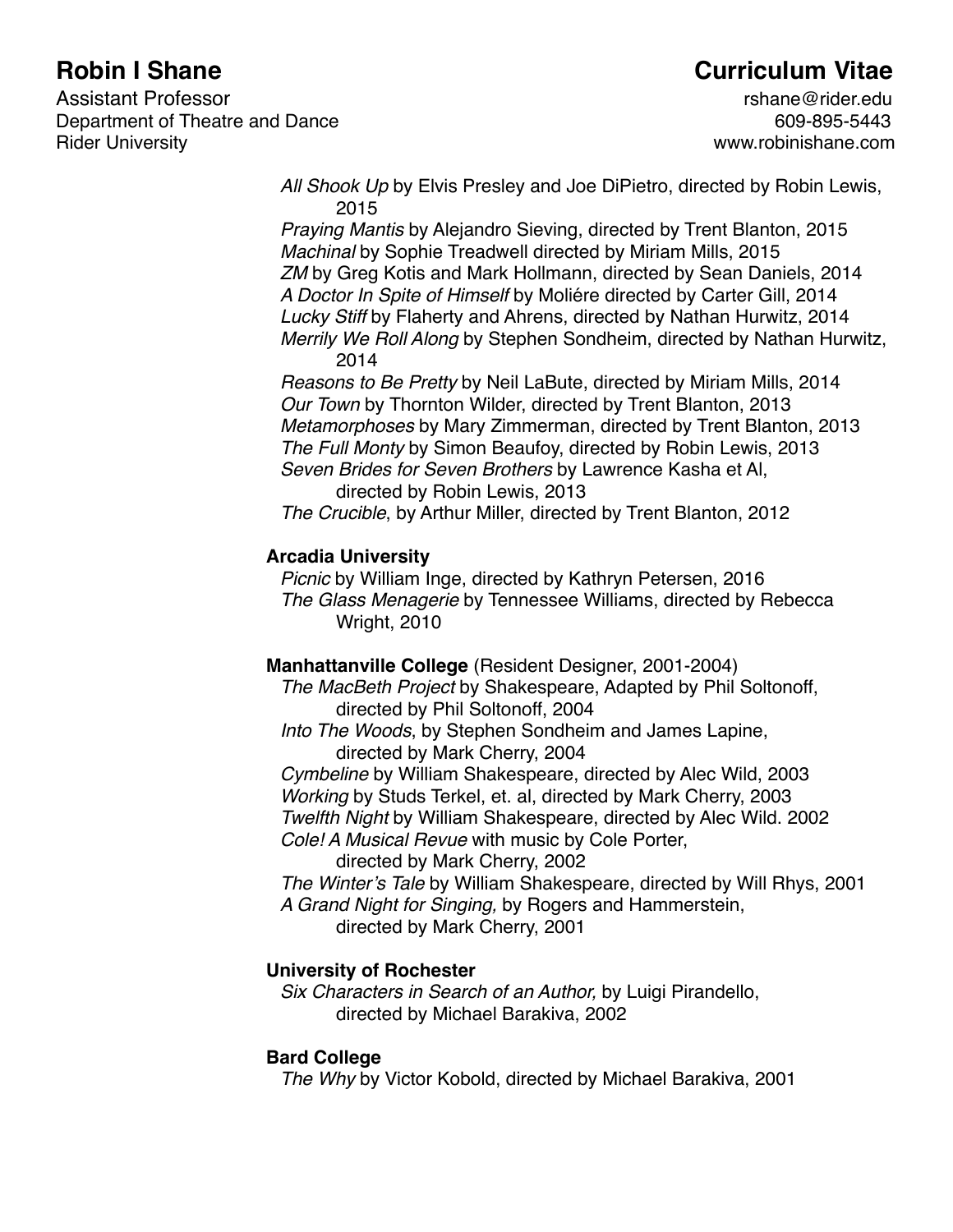# **Robin I Shane Curriculum Vitae**

#### **The Julliard School**

*Love's Labours Lost* by William Shakespeare, directed by Michael Sexton, 2000

*Fortune* by Debra Zoe Laufer, directed by Michael Barakiva, 2000 *Pains of Youth* by Ferdinand Brückner, directed by Michael Barakiva, 1999

#### **Ramapo College**

*A Midsummer Night's Dream* by William Shakespeare, directed by Terra Vandergraw, 1999

#### **New York University**

*The Man of Mode* by George Etheridge. directed by Michael Sexton, 1999 *The Visit* by Friedrich Dürrenmatt, Experimental Theater Wing, 1998

#### **Professional Design: Passage Theatre** (Resident Designer 2011-Present)

 *Paradise* by Laura Maria Censabella, directed by Kel Haney, 2018 *Fixed* by David Lee White, directed by Maureen Heffernan, 2017 *Out of the City* by Leslie Ayvazian, directed by Murphy Davis, 2016 *White Guy on the Bus* by Bruce Graham, directed by Michelle Tattenbaum, 2016

*Song for the Disappeared* by Tanya Saracho, directed by Alex Corriea, 2015

*The Goldilocks Zone* by Ian August, directed by Damon Bonetti, 2015 *Little Rock* by Rajendra Ramoon Maharaj, directed by Rajendra Maharaj, 2014

*Tamer of Horses* by Bill Mastrisimone, directed by Adam Immerwahr, 2014 *Roundelay* by R.N. Sandberg, directed by Adam Immerwahr, 2013 *Blessed Are…*by Jessica Bedford, directed by Adam Immerwahr, 2012 *Slippery As Sin* by David Lee White, directed by Adam Immerwahr, 2012 *The History of Light* by Eisa Davis, directed by Jade King Carroll, 2011 *Samuel J and K* by Mat Smart, directed by Jade King Carroll, 2011

#### **The Flea**

*ms estrada* by the Q Brothers Collective, directed by Michelle Tattenbaum, 2018

#### **Theatre Exile**

*Sing the Body Electric* by Michael Hollinger, directed by Deborah Block, 2018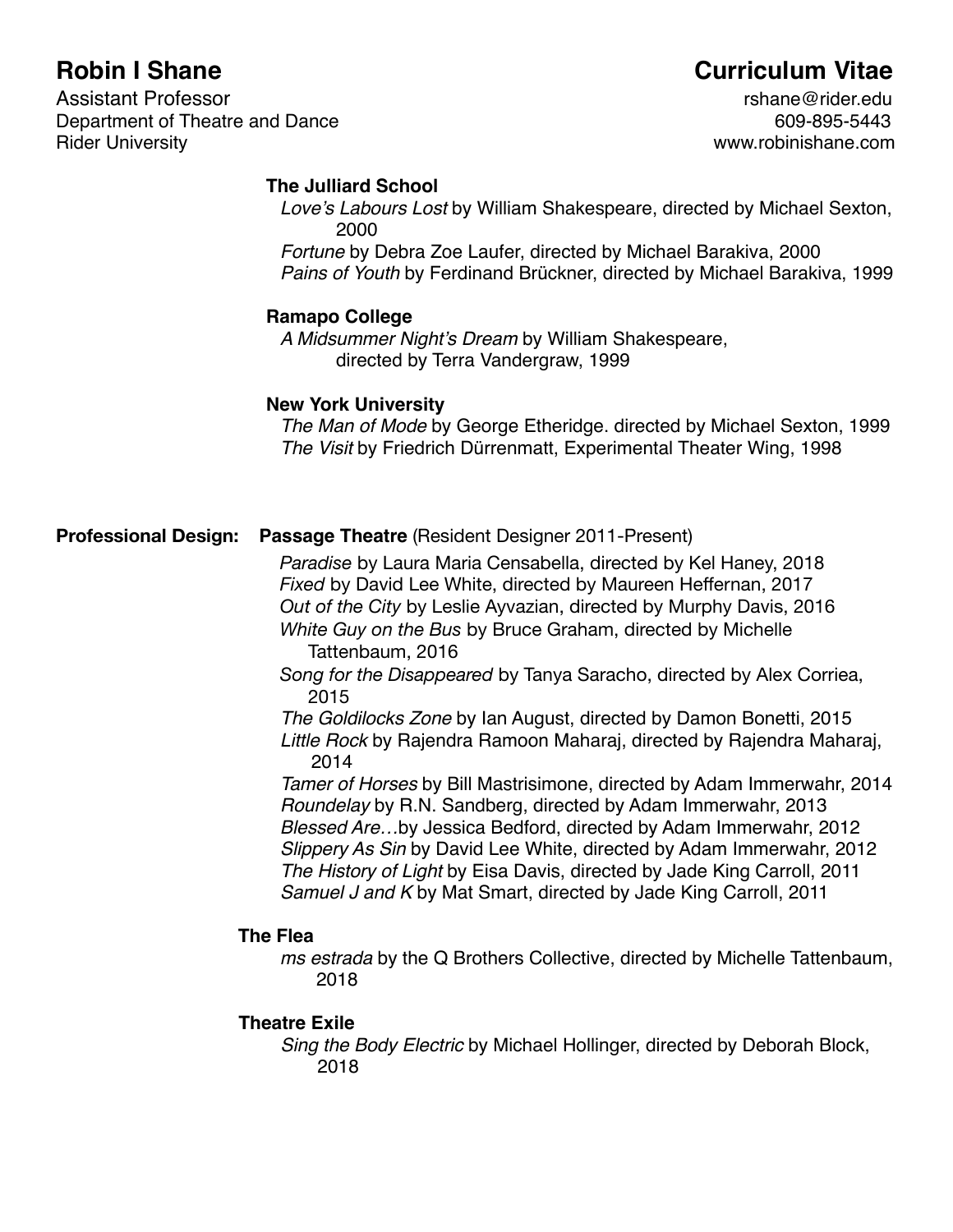## **Robin I Shane Curriculum Vitae**

#### **Shakespeare Theater of NJ**

*Julius Caesar LIVE!* adapt. by Doug West, directed by Doug West, 2017

#### **Philadelphia Artists' Collective**

*Mary Rose* by JM Barre, directed by Claire Moyer, 2018 *Iphigenia at Aulis* by Euripides, directed by Dan Hodge, 2017 *The Captive* by Eduard Bournet, directed by Dan Hodge, 2015

### **EgoPo Classic Theater** (Resident Designer 2014-2015)

*The Hairy Ape* by Eugene O'Neill, directed by Brenna Geffers, 2015 *Stairs to the Roof* by Tennessee Williams, directed by Lane Savadove, 2015 *Death of A Salesman* by Arthur Miller, directed by Lane Savadove, 2014 *Lady From the Sea* by Heinrich Ibsen, directed by Brenna Geffers, 2014 *A Doll's House* by Heinrich Ibsen, directed by Brenna Geffers, 2013

#### **National Constitution Center**

*Living News!,* directed by Allison Heishman, Spring and Fall 2018

#### **Montgomery Theater**

*God of Carnage* by Yasmina Reza, directed by Jessica Bedford, 2015 *Greetings!* by Tom Dudzick, directed by Tom Quinn, 2014

### **Revision Theater**

*The Breakup Notebook* by Lori Scarlett and Patricia Cotter, directed by Peter Schneider, 2011

*Xanadu,* by Douglas Carter Beane, Jeff Lynne and John Farrer, directed by David Leidholdt, 2011

*The Rocky Horror Show* by Richard O'Brien, directed by Thomas Morrissey, 2010

### **New Victory Theater/Yale Rep/Berkeley Rep** (Co-Production)

*Brundibar* by Hans Krasa, Adapted by Tony Kushner,

Production Design by Maurice Sendak, directed by Tony Taccone, 2005-2006

- *Comedy On The Bridge* by Bouslav Martinou,
	- Production Design by Maurice Sendak, directed by Tony Taccone, 2005-2006
- *But The Giraffe* by Tony Kushner (New Victory Only),

Production Design by Maurice Sendak, directed by Tony Taccone, 2006

## **Jean Cocteau Repertory Theater** (Resident Designer 2001-2004)

*The Bourgeois Gentleman* by Moliére, directed by Rod McLucas, 2004